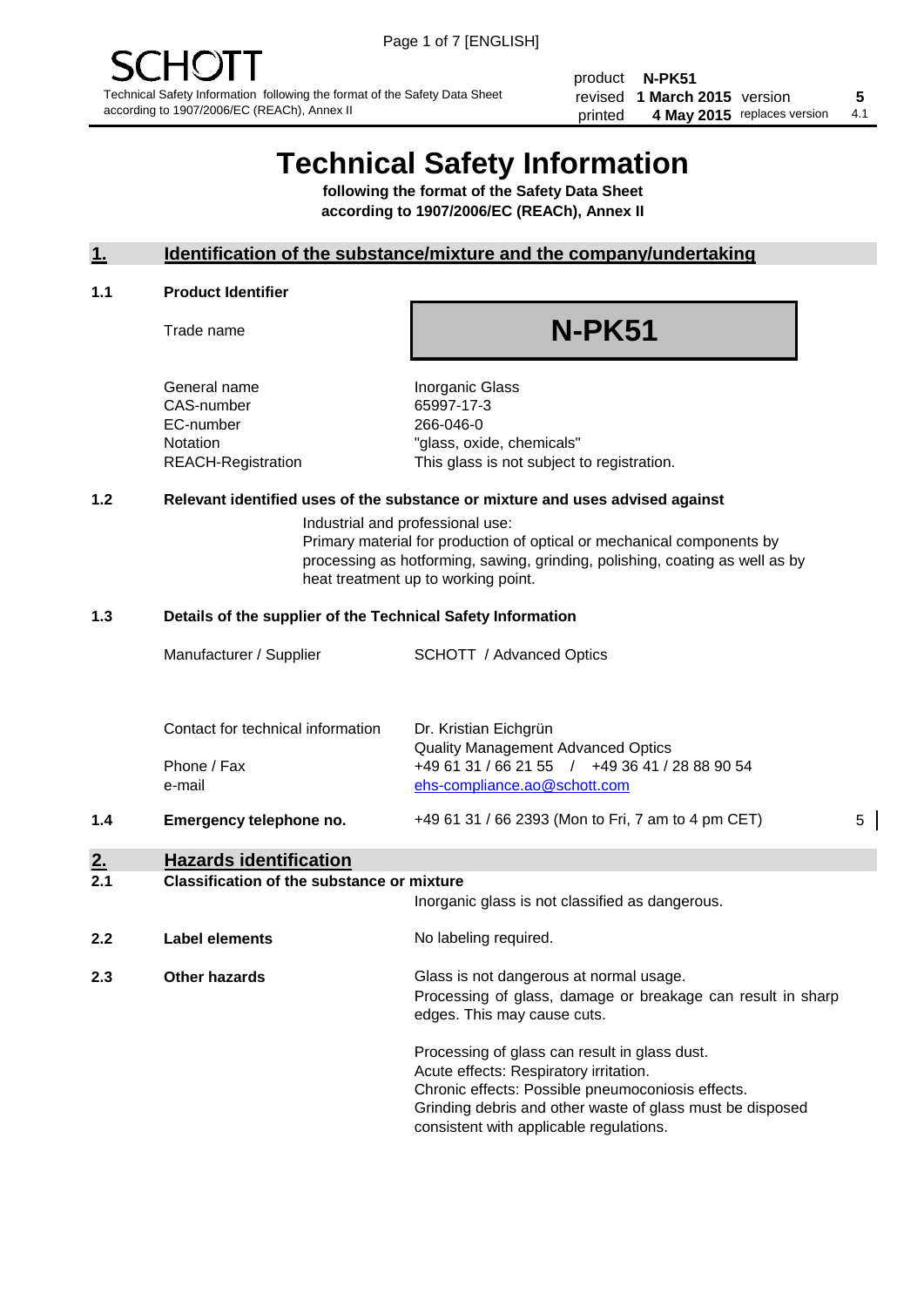### **3. Composition/information on ingredients**

#### **3.1 Substances**

As the substance glass is not included in the candidate list of substances of very high concern, currently there are no information duties according to article 33 of REACH. However for the production of glass we may use substances, which are on the candidate list and had been included in Annex XIV of the REACH regulation or could be included in future . These powdery substances are not present as such in the final glass; they are fully integrated into the glass matrix through the melting process. Thus they loose their original characteristics. The main components are listed as additional information in chapter 16. For more information please refer to ehs-compliance.ao@schott.com.

#### **3.2 Mixtures**

Glass is classified as substance acc. to regulation (EC) No 987/2008 (amending of Reach-Reg.).

#### **4. First aid measures**

#### **4.1 Description of first aid measures**

| <b>General information</b> | Glass is no hazardous substance. The following information<br>refer to glass dust and glass splinter which may result from<br>processing or breakage. |
|----------------------------|-------------------------------------------------------------------------------------------------------------------------------------------------------|
| <b>After inhalation</b>    | Supply fresh air; consult doctor in case of complaints                                                                                                |
| After skin contact         | Normally not dangerous.                                                                                                                               |
|                            | Consult doctor in case of complaints.                                                                                                                 |
| After eye contact          | Rinse under running water.                                                                                                                            |
|                            | Consult doctor in case of complaints.                                                                                                                 |
| <b>After swallowing</b>    | Consult doctor                                                                                                                                        |

#### **4.2 Most important symptoms and effects, both acute and delayed**

none known

**4.3 Indication of immediate medical attention and special treatment needed** 

|     |                                                                     | none                           |
|-----|---------------------------------------------------------------------|--------------------------------|
| 5.  | <b>Fire fighting measures</b>                                       |                                |
| 5.1 | <b>Extinguishing media</b>                                          | no requirements                |
| 5.2 | Special hazards arising from the substance or mixture               | none. Glass is noncombustible. |
| 5.3 | <b>Advice for firefighters</b>                                      | none                           |
| 6.  | <b>Accidental release measures</b>                                  |                                |
| 6.1 | Personal precautions, protective equipment and emergency procedures |                                |
|     |                                                                     | none                           |
| 6.2 | <b>Environmental Precautions</b>                                    | none                           |
| 6.3 | Methods and material for containment and cleaning up                | none                           |
| 6.4 | Reference to other sections                                         | none                           |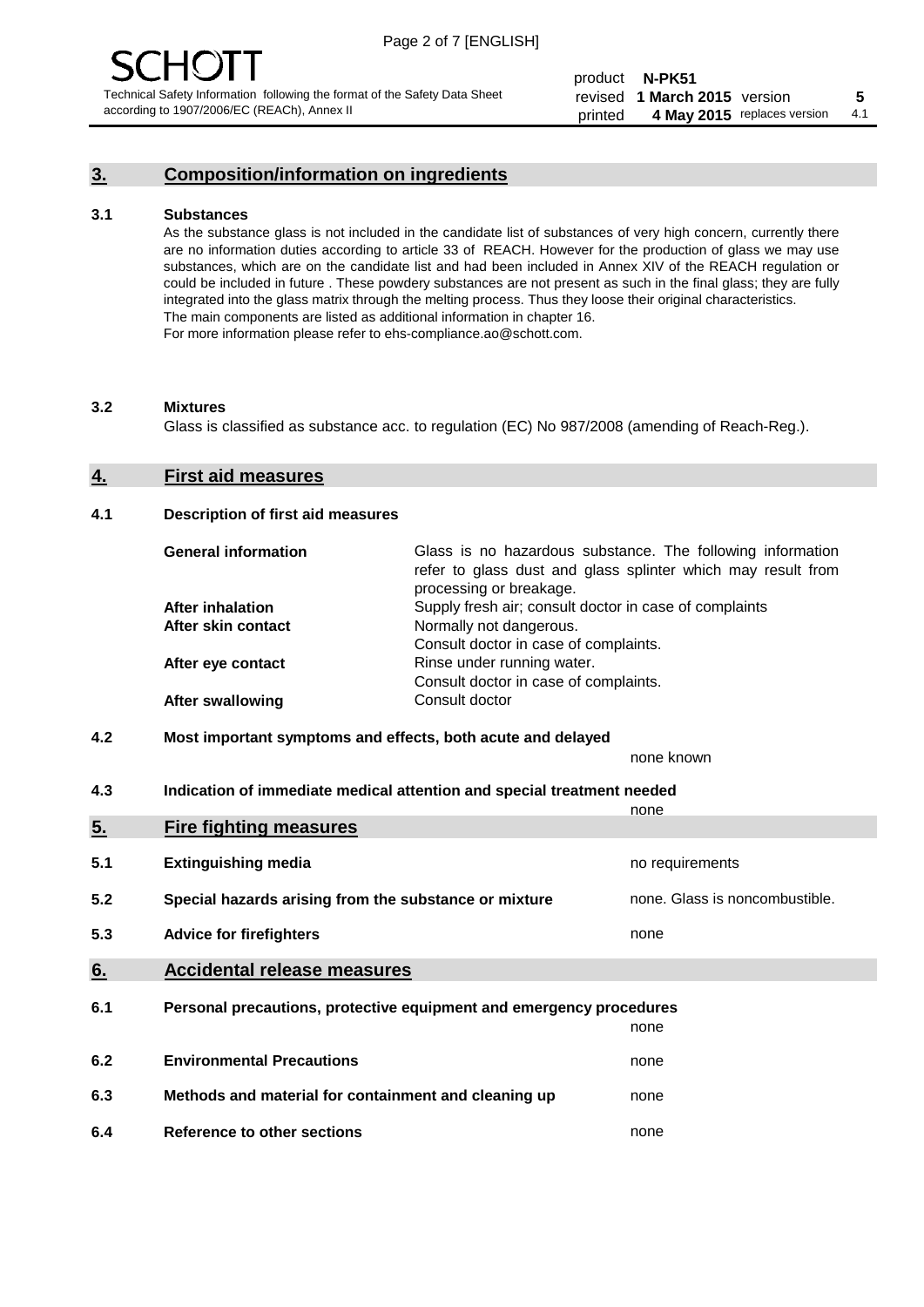

product **N-PK51** revised **5 1 March 2015** version printed 4 May 2015 replaces version 4.1

| $\underline{\mathbf{7}}$ . | <b>Handling and storage</b>                                                                                                                                                                                                                                                                                                                                                                                                    |                                                                                                                                                                                                                                                                                                                                        |
|----------------------------|--------------------------------------------------------------------------------------------------------------------------------------------------------------------------------------------------------------------------------------------------------------------------------------------------------------------------------------------------------------------------------------------------------------------------------|----------------------------------------------------------------------------------------------------------------------------------------------------------------------------------------------------------------------------------------------------------------------------------------------------------------------------------------|
| 7.1                        | <b>Precautions for safe handling</b>                                                                                                                                                                                                                                                                                                                                                                                           | Avoid breakage because of injury risk by sharp edges.                                                                                                                                                                                                                                                                                  |
| 7.2                        | Conditions for safe storage, including any incompatibilities                                                                                                                                                                                                                                                                                                                                                                   | Store in dry environment. Avoid excessive humidity.                                                                                                                                                                                                                                                                                    |
| 7.3                        | Specific end use(s)                                                                                                                                                                                                                                                                                                                                                                                                            | see section 1.2                                                                                                                                                                                                                                                                                                                        |
| 8.                         | <b>Exposure controls / personal protection</b>                                                                                                                                                                                                                                                                                                                                                                                 |                                                                                                                                                                                                                                                                                                                                        |
| 8.1                        | <b>Control parameters</b><br>Regulation<br>Value<br>0,3 mg / $m3$<br>peak limit<br>no information<br>teratogenic                                                                                                                                                                                                                                                                                                               | In case of dust formation, declaration for FUSED SILICA, CAS-No: 60676-86-0<br>TRGS 900 - GERMAN OCCUPATIONAL EXPOSURE LIMIT VALUES (01/2006)<br>(EXPOSURE LIMIT VALUE) with reference to the respirable fraction.<br>There is no reason to fear a risk of damage to the developing embryo<br>or foetus when limit value is adhered to |
| 8.2                        | <b>Exposure controls</b><br>Technical measures and appropriate work processes have higher priority than personal<br>protective equipment. Provide adequate ventilation by local exhaust ventilation or ventilation<br>in general.<br>Adequate assessment tools for verification of effectivity of the protective measures includes<br>methods of measurements as described in "Technischen Regeln for Gefahrstoffe (TRGS) 402. |                                                                                                                                                                                                                                                                                                                                        |
|                            | <b>Respiratory Protection</b>                                                                                                                                                                                                                                                                                                                                                                                                  | measure: wet grinding/processing,<br>Technical<br>avoid dust<br>formation.<br>If glass dust or particulates are above the national exposure<br>limits use a national approved respirator for dust and fibers.                                                                                                                          |
|                            | <b>Hand Protection</b>                                                                                                                                                                                                                                                                                                                                                                                                         | Use protective gloves and safety wristbands for protection<br>against cut injuries.                                                                                                                                                                                                                                                    |
|                            | Eye Protection                                                                                                                                                                                                                                                                                                                                                                                                                 | Use industrial safety glasses that meet national standards.                                                                                                                                                                                                                                                                            |
|                            | <b>Personnel Protection</b>                                                                                                                                                                                                                                                                                                                                                                                                    | Use safety skirting for protection from sharp edges.<br>Wear safety shoes.                                                                                                                                                                                                                                                             |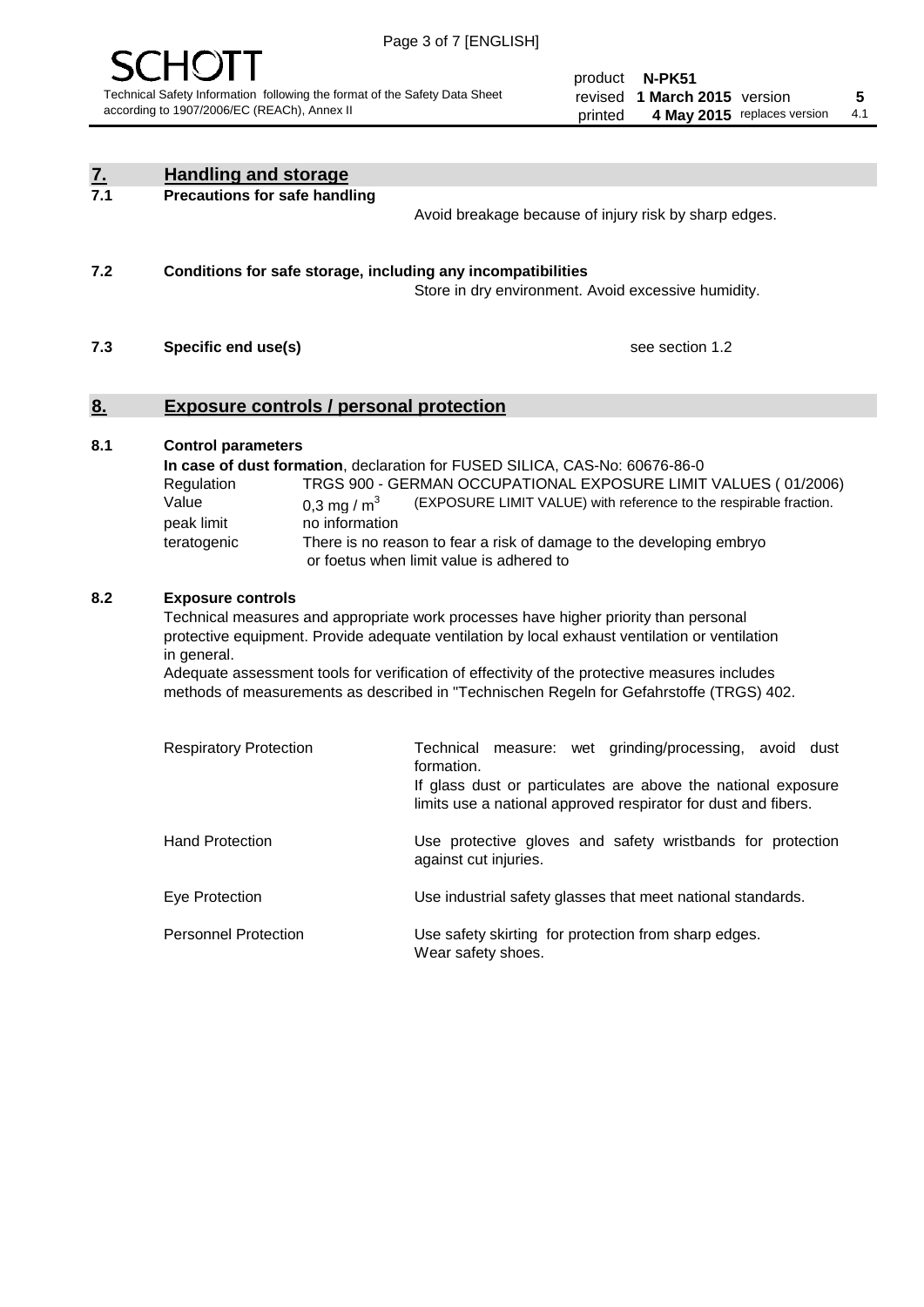### **9. Physical and chemical properties**

#### **9.1 Information on basic physical and chemical properties**

|     | Appearance                            |                                                    |
|-----|---------------------------------------|----------------------------------------------------|
|     | <b>Physical state</b>                 | solid                                              |
|     | <b>Colour</b>                         | transparent or coloured                            |
|     | <b>Odour</b>                          | odourless                                          |
|     | pH-value                              | not applicable                                     |
|     | Boilling point/boilling range         | not applicable                                     |
|     | Melting point/melting range           | 487 °C                                             |
|     |                                       | Transformation temperature according to ISO 7884-8 |
|     | <b>Flashpoint</b>                     | not combustible                                    |
|     | <b>Combustibility</b>                 | not combustible                                    |
|     | Ignition temperature                  | none                                               |
|     | <b>Auto flammability</b>              | none                                               |
|     | Danger of explosion                   | none                                               |
|     | <b>Explosive limits upper / lower</b> | none                                               |
|     | <b>Oxidizing characteristics</b>      | none                                               |
|     | Vapour pressure                       | not applicable                                     |
|     | Density (20 °C)                       | 3,86 g/ccm                                         |
|     | <b>Water solubility</b>               | not applicable                                     |
|     | <b>Fat solubility</b>                 | not applicable                                     |
|     | n-octanol-water partition coefficient | not applicable                                     |
|     | <b>Other information</b>              | none                                               |
| 9.2 | <b>Other information</b>              | none                                               |

## **10. Stability and Reactivity**

#### **10.1 Reactivity**

Glass is a stable material. Glass is inert to many chemicals, but may react to hot, strong alkaline solutions and with hydrofluoric, fluorosilicic and phosphoric acids. When heated to temperatures above the melting point, metal oxide fumes may be emitted.

Glass is an amorphous, inorganic, usually transparent or translucent substance consisting of a mixture of silicates or sometimes borates or phosphates as glass formers. With additions of modifiers a melt is produced at high temperatures, that cools to a solid state without crystallization.

#### **10.2 Chemical stability**

Glass is stable at normal environmental conditions.

**10.3 Possibility of hazardous reactions** 

No hazardous reactions at intended use.

| 10.4 | <b>Conditions to avoid</b>              | see section 10.1 |
|------|-----------------------------------------|------------------|
| 10.5 | Incompatible materials                  | see section 10.1 |
| 10.6 | <b>Hazardous decomposition products</b> | see section 10.1 |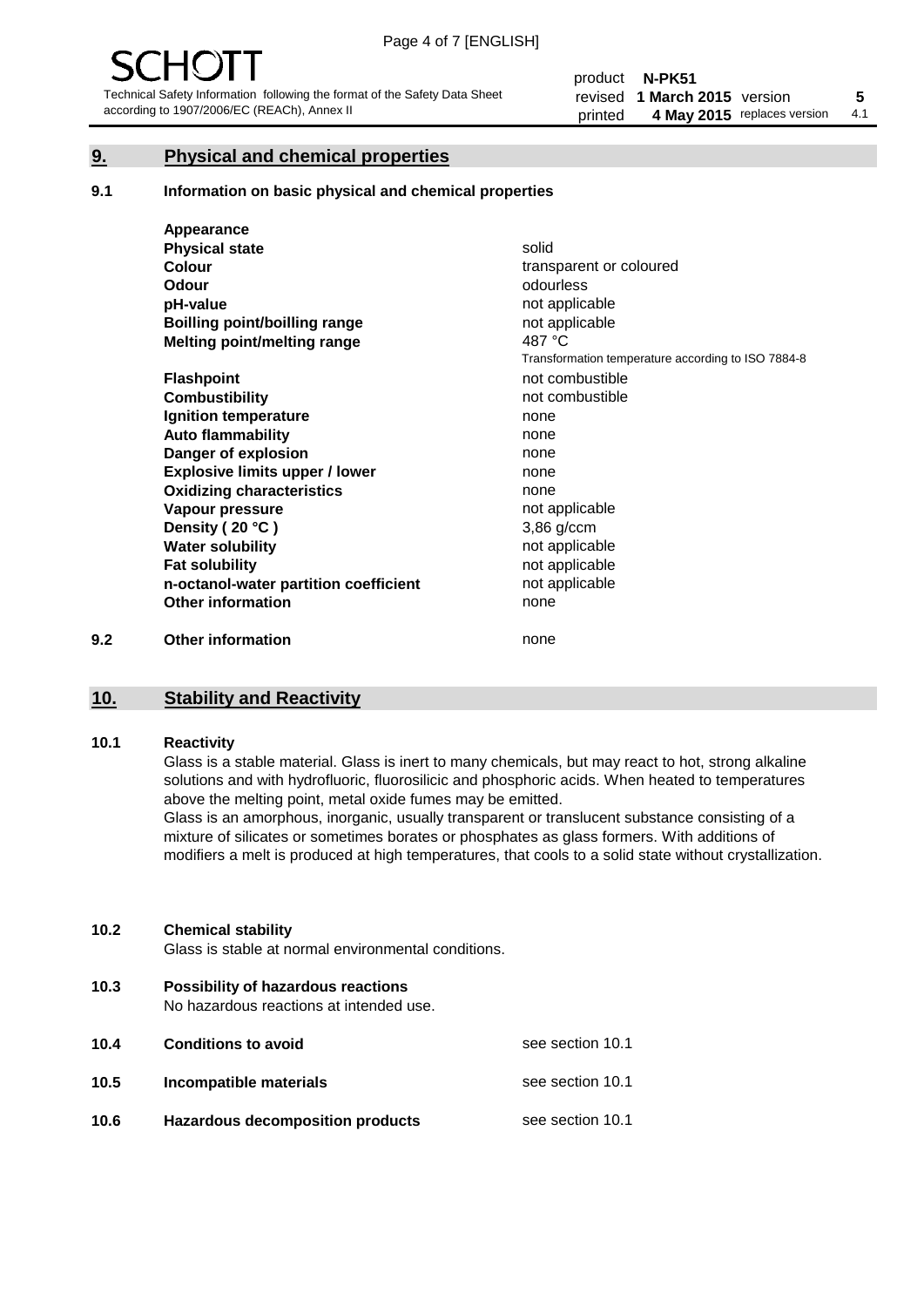

#### **11. Toxicological information**

**11.1 Information on toxicological effects** Toxicological data are not available.

### **12. Ecological information**

- **12.1 Toxicity**
- **12.2 Persistence and degradability**
- **12.3 Bioaccumulative potential**
- **12.4 Mobility in soil**
- **12.5 Results of PBT and vPvB assessment**
- **12.6 Other adverse effects**

#### **13. Disposal considerations**

**13.1 Waste treatment methods**

| Disposal according to local regulations |
|-----------------------------------------|
|                                         |

unknown unknown unknown unknown

unknown unknown

| <u>14.</u> | <b>Transport information</b>                                            |                     |
|------------|-------------------------------------------------------------------------|---------------------|
| 14.1       | <b>UN Number</b>                                                        | no requirements     |
| 14.2       | <b>UN Proper Shipping Name</b>                                          | no requirements     |
| 14.3       | <b>Transport hazard class(es)</b>                                       | no requirements     |
| 14.4       | Packing group                                                           | no requirements     |
| 14.5       | <b>Environmental hazards</b>                                            | no requirements     |
| 14.6       | Special precautions for user                                            | see sections 6 to 8 |
| 14.7       | Transport in bulk according to Annex II of MARPOL73/78 and the IBC Code |                     |
|            |                                                                         | no requirements     |

#### **15. Regulatory information**

#### **15.1 Safety, health and environmental regulations/legislation specific for the substance or mixture**

**REACH** Under REACH glass is classified as a "Substance". According to Appendix V Number 11 of the REACh regulation glass is exempted from registration if specified conditions are met. SCHOTT AG, Advanced Optics has examined this conditions for its products. This glass is not subject to registration.

**RoHS** This glass does not contain - according to our knowledge - materials in concentrations, whose placing on the market is forbidden in accordance to the current requirements of the European Directive 2011/65/EU.

#### **United Nations Globally Harmonized System (UN-GHS) related to safety information.**

This information considers also the requirements of the UN-GHS related to safety information.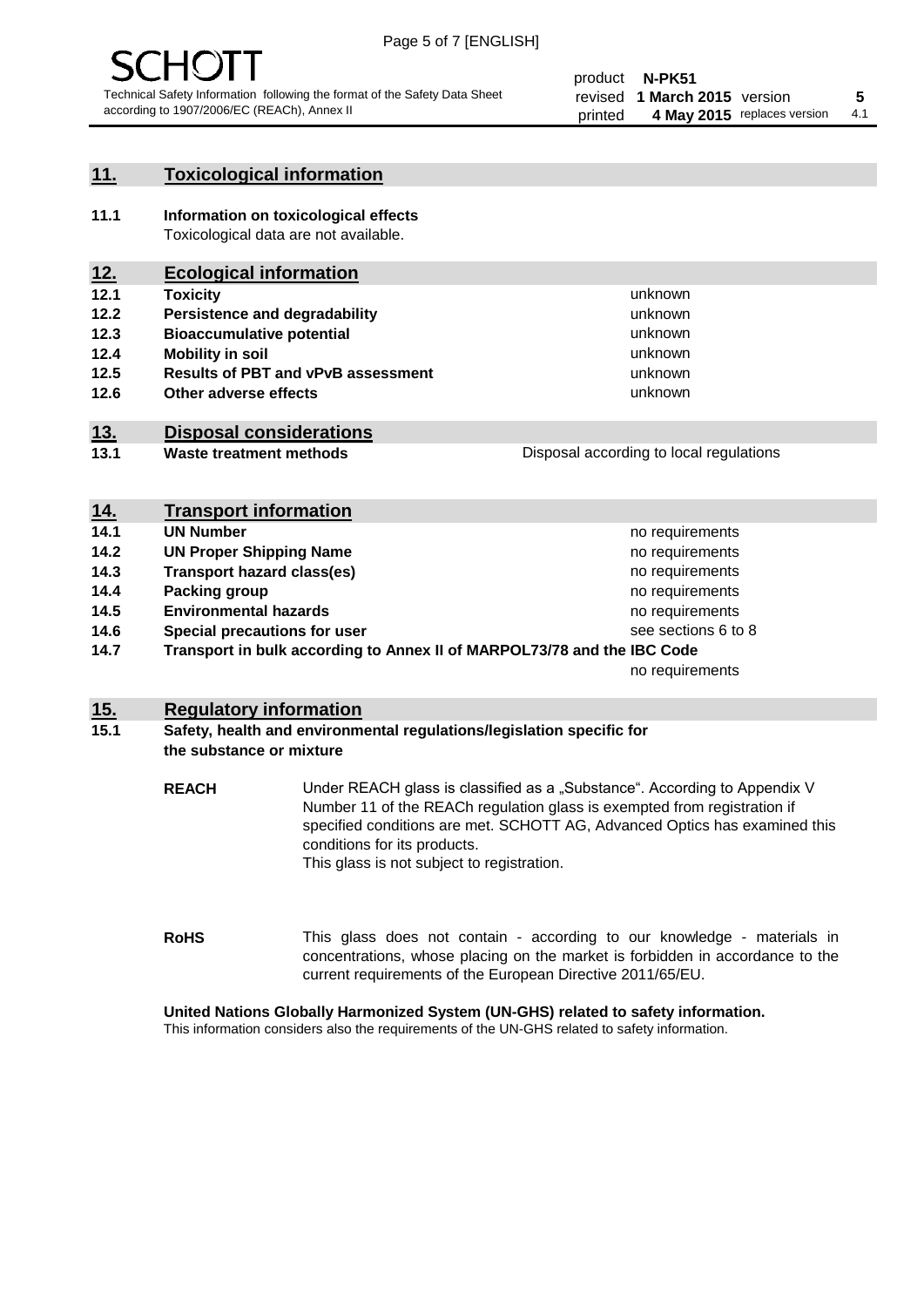# $\mathbf{H}$

Technical Safety Information following the format of the Safety Data Sheet according to 1907/2006/EC (REACh), Annex II

#### product **N-PK51** revised **5 1 March 2015** version printed 4 May 2015 replaces version 4.1

#### **15.2 Chemical Safety Assessment**

A Chemical Safety Assessment has not been carried out.

#### **16. Other information**

#### **16.1 Composition of mixture according to raw materials, based on the oxides.**

|               | proportion    | <b>SVHC (REACH)</b> | Reg.  | <b>OSHA</b>         | <b>ACGIH</b>        | Carc.                                                                                                                                       |
|---------------|---------------|---------------------|-------|---------------------|---------------------|---------------------------------------------------------------------------------------------------------------------------------------------|
| <b>CAS-No</b> | of weigth (%) | (Y/N)               | (Y/N) | <b>PEL</b>          | <b>TLV</b>          | (Y/N)                                                                                                                                       |
| 1344-28-1     | $10 - 20$     | No                  | Yes   | $15 \text{ mg/m}^3$ | $10 \text{ mg/m}^3$ | No                                                                                                                                          |
| 1304-28-5     | $30 - 40$     | No.                 | Yes   |                     |                     | No                                                                                                                                          |
| 1305-78-8     | $1 - 10$      | N <sub>0</sub>      | Yes   | $5 \text{ mg/m}^3$  | $2 \text{ mg/m}^3$  | No                                                                                                                                          |
| 68188-85-2    | $20 - 30$     | N <sub>0</sub>      | Yes   |                     |                     | No                                                                                                                                          |
| 1309-48-4     | $1 - 10$      | No                  | Yes   | $10 \text{ mg/m}^3$ | $10 \text{ mg/m}^3$ | No                                                                                                                                          |
| 1314-56-3     | $20 - 30$     | N <sub>0</sub>      | No    | N/A                 | N/A                 | No                                                                                                                                          |
| 1309-64-4     | < 1           | No                  | Yes   |                     |                     | Yes                                                                                                                                         |
| 1314-11-0     | $1 - 10$      | No                  | No    | N/A                 | N/A                 | No                                                                                                                                          |
|               |               |                     |       |                     |                     | $0.5 \text{ mg/m}^3$ 0.05 mg/m <sup>3</sup><br>2.5 mg/m <sup>3</sup> 2.5 mg/m <sup>3</sup><br>$0.5 \,\mathrm{mq/m^3}$ 0.5 mg/m <sup>3</sup> |

**The classification and limiting values are valid for the raw materials, see section 3. Glass is not a substance of very high concern (SVHC).**

#### **Explanations to the data in the table**

| SVHC(REACH)        | The raw material is listed in the candidate list of the substances of very high<br>concern                                                                 |
|--------------------|------------------------------------------------------------------------------------------------------------------------------------------------------------|
| Reg.               | Regulated chemical substance per list OSHA Regulations (Standards - 29 CFR)<br>Subpart 1910.1000 Tables Z1 to Z3 Limits for Air Contaminants               |
| OSHA / PEL         | Permissible exposure limit – for chemical materials, issued by the OSHA                                                                                    |
| <b>ACGIH / TLV</b> | Threshold limit value - chemical substances classification by the ACGIH                                                                                    |
| <b>OSHA</b>        | Occupational Safety and Health Administration, an organization of the US.<br>Department of Labor (www.osha.gov).                                           |
| <b>ACGIH</b>       | American Conference of Governmental Industrial Hygienists (ACGIH), an<br>member-based organization that advances occupational and environmental<br>health. |
| Carc.              | Chemical substance classified as carcinogen                                                                                                                |